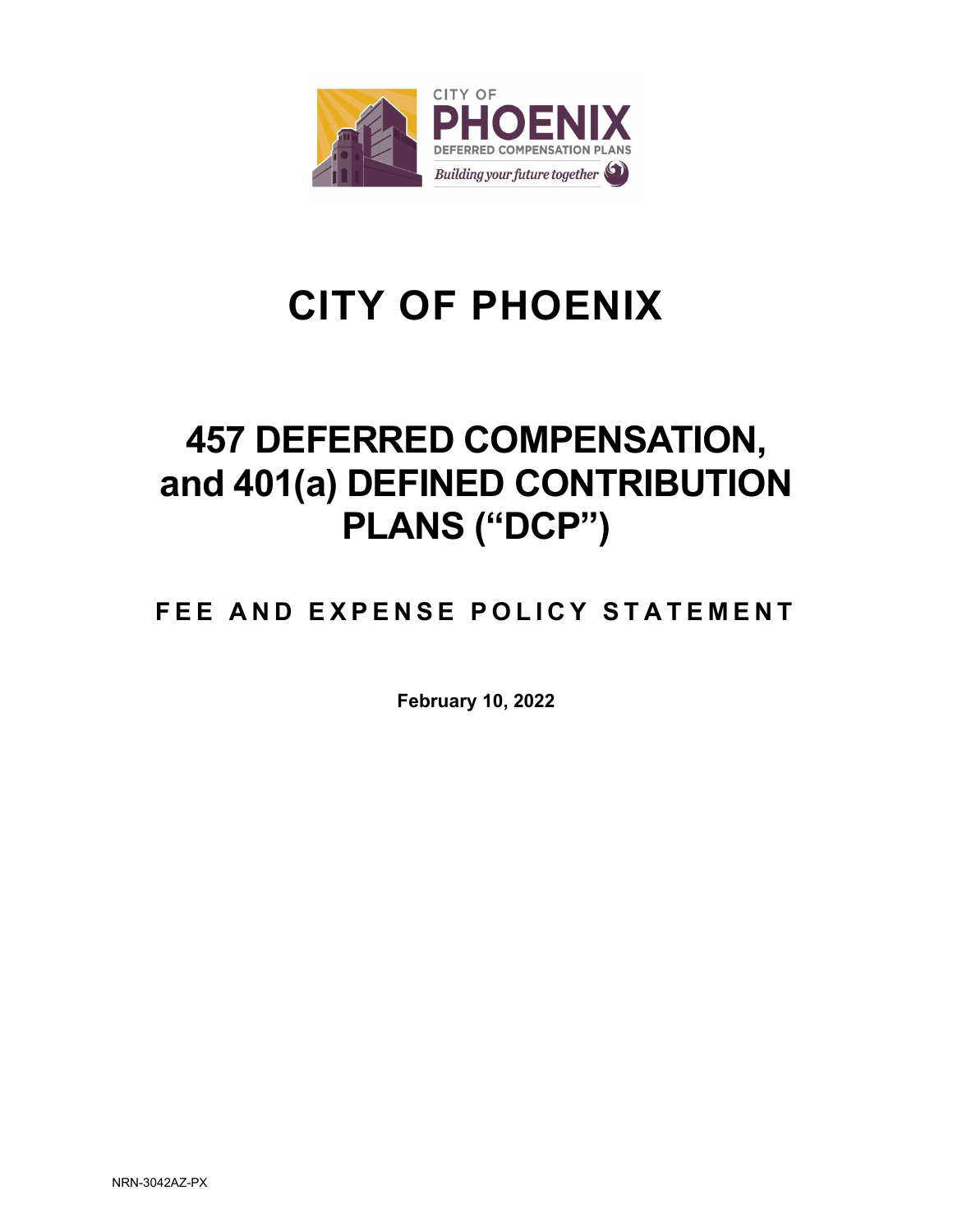#### **Introduction and Purpose**

The purpose of the Fee and Expense Policy Statement is to detail procedures for payment of Plan related expenses for the City of Phoenix's 457 Deferred Compensation Plan, and 401(a) Defined Contribution, Plan (collectively "DCP"). This document is reviewed at least annually by the Deferred Compensation Plan Board ("DCP Board), hereinafter "Board" which serve as fiduciaries to the DCP Plans.

#### **Participant Administrative Fees**

Effective February 1, 2022, an administrative fee of 5.96 basis points (0.0596%) will apply to each unique participant and be withdrawn from participant core (nonbrokerage) accounts.

Participants will pay no more than \$700 in administrative fees each year ("fee cap").

Participants will be required to maintain a \$1,000 minimum core (non-brokerage) balance in all DCP accounts so that fees may be collected. If a participant has a 457 and 401(a) account, the participant must maintain a minimum core balance of \$1,000 in each account.

The Board and DCP consultant will revisit the fee structure at least annually to determine the most appropriate administrative fee and fee cap combination.

#### **Payment of Expenses**

All expenses incidental to the administration or protection of the Plans, and the management of the assets of the Plans, shall be paid from the assets of the Plans or by the Plan participants, unless the Employer chooses to pay such expenses directly.

Expenses may be paid or reimbursed from the Account only upon the review and approval by the Boards, or by such other appropriate fiduciary of the Plan.

#### **Qualified Expenses**

Qualified expenses that may be paid from the Plan or reimbursed to the Employer from the Plan include all expenses of administration of the Plan, any expenses reasonably incurred by the Board and the Trustee in performing their duties under the Plan, and fees incurred by Administrative Service Providers including without limitation, the following:

- (a) Ongoing Plan administrative expenses, such as record keeping, legal, auditing, annual reporting, claims processing, insurance and similar administrative expenses;
- (b) Investment advisory, investment management, administrative investment or service fees and expenses;